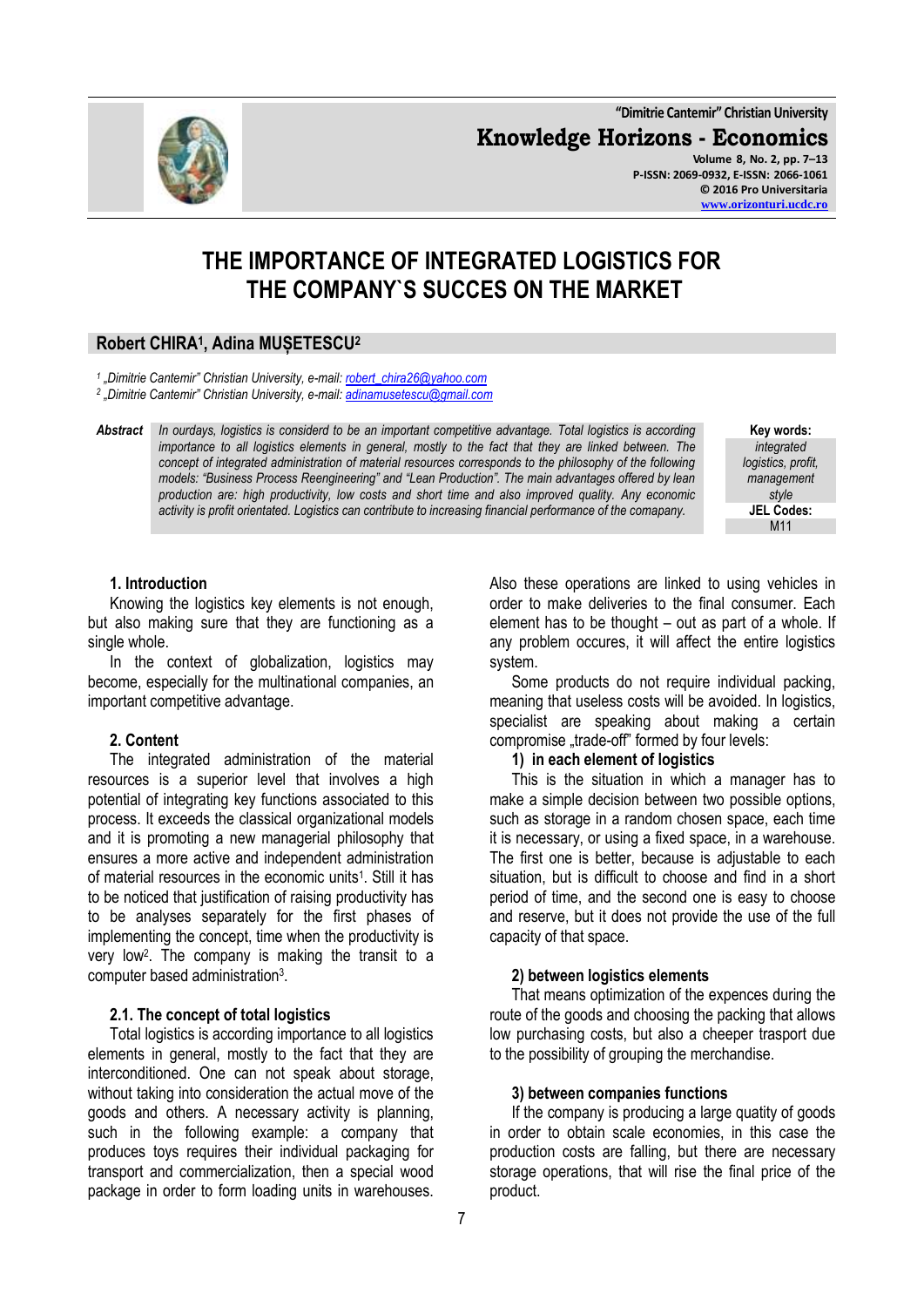| <b>Compromises</b>                                                  | <b>Finance</b> | <b>Production</b> | <b>Distribution</b>                                  | <b>Marketing</b>                                                                       |
|---------------------------------------------------------------------|----------------|-------------------|------------------------------------------------------|----------------------------------------------------------------------------------------|
| High capacity                                                       | Low costs per  | Standardized      | Needs storage                                        | Low price                                                                              |
| production                                                          | unit           |                   | and inventory                                        |                                                                                        |
| Few storages                                                        | Low costs      | Has no influence  | Simple logistics<br>structure                        | Low customer service; big distance<br>between the warehouse and the final<br>consumer. |
| Individual<br>package that<br>does not give<br>enough<br>protection | Low costs      | Has no influence  | Few transport<br>options                             | Product damagers can occur                                                             |
| Low warehose<br>survailance                                         | Cutting costs  | Has no influence  | Low efficency<br>due to not<br>enough<br>survailance | Sales can be lost due to difficulty of<br>choosing and finding the products.           |

Source: Rushton A., Croucher P., Baker, P. – The Handbook of Logistics & Distribution Management, The Chartered Institute of Logistics and Transport (UK), 4th Edition, 2010.

#### **4) Between the company and external organizations**

For instance, a producer sells directy to a retailer, and the last one is taking the merchandise into its own warehouses, that can mean serious cost economies.

In any company, the managers are facing three decisions types: strategical, tactical and operational. Choosing a certain way of transport for the products, can be a tactical decizion for a company and a strategic one for another (it is tactical if the product is destined for a local market and a strategic in case of a company that has a global logistics system).

| <b>Strategical decizion</b>                                                                                                                                                                                                                                                                                                                                                                                                                                                                                                                                                    | <b>Tactical decizion</b>                                                                                                                                                                                                                                                                                                                                                                                                                                                                                                                   | <b>Operational decizion</b>                                                                                                                                                                                                                                                                                                                                               |
|--------------------------------------------------------------------------------------------------------------------------------------------------------------------------------------------------------------------------------------------------------------------------------------------------------------------------------------------------------------------------------------------------------------------------------------------------------------------------------------------------------------------------------------------------------------------------------|--------------------------------------------------------------------------------------------------------------------------------------------------------------------------------------------------------------------------------------------------------------------------------------------------------------------------------------------------------------------------------------------------------------------------------------------------------------------------------------------------------------------------------------------|---------------------------------------------------------------------------------------------------------------------------------------------------------------------------------------------------------------------------------------------------------------------------------------------------------------------------------------------------------------------------|
| - medium and long time horizont;<br>- taking into consideration $1 - 5$<br>years;<br>- is reffering to an ensemble of<br>departments;<br>- compromises between the<br>companies functions;<br>- compromising between the<br>company and other external<br>organizations;<br>- planns and financial politics of the<br>company;<br>- developing a general strategic<br>plan;<br>- reffers to: customer service,<br>distribution channels, production<br>location, warehouses configuration<br>(number and location), choosing the<br>used way of transport, direct<br>delivery. | - short and medium time horizont;<br>- taking into consideration 6 month<br>$-1$ year;<br>- making decizions to the<br>department level;<br>- the annual budget;<br>- financial planns;<br>- detalis of the general company's<br>plann;<br>- reffers to: vehicles type, number,<br>dymensions, filling contracts, routes<br>establishment, delivery shedule,<br>the number of drivers that are<br>necessary, warehouses structure,<br>operations involving moving pallets,<br>drawing up the documentation,<br>respecting the proceedures. | - day to day decisions;<br>- checking the roules aplication and<br>also how the standards are used;<br>- control through weekly and annual<br>reports;<br>- implementing an operational plann;<br>- reffers to goods reception, checking<br>goods, placing orders, loading shedule,<br>stocks situation, drawing up<br>documentation, maintaining vehicles<br>and others. |

Source: Rushton A., Croucher P., Baker, P. – The Handbook of Logistics & Distribution Management, The Chartered Institute of Logistics and Transport (UK), 4th Edition, 2010. Logistics is dependent to the demand and requests dynamic.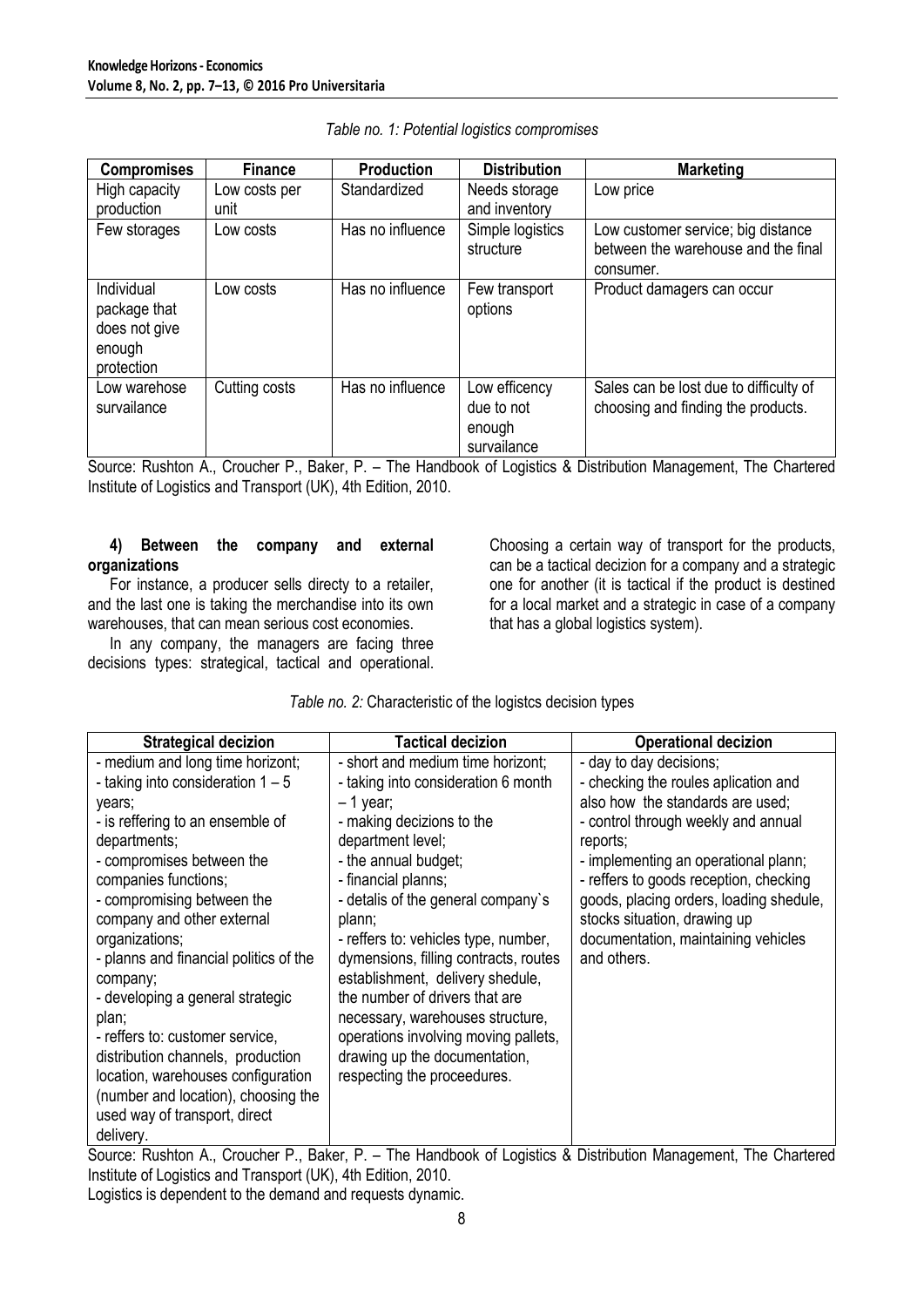A high integration level allows an efficient cooperation between the participants of the logistic chain, in order to ensure a quick response to the customers wishes. In the specialized literature thise concept is called "Efficient customer response" (ECR). Hutchinson describes ECR as "better satisfaction, faster and with lower costs regarding the fulfillment of the customer's wishes".

The entering or exist date can be used for solving multiple problems due to their introduction in a centralized data bank, that will administrate the material resources. The effort of making changes is not only a financial one, but also involves training the personnel<sup>4</sup>.

The concept of integrated administration of material resources corresponds to the philosophy of the following models: "Business Process Reengineering" and "Lean Production".

"Lean" production is a frame – concept that was initially promoted through the book "The machine that changed the World"<sup>5</sup> that presented good practices of this type in the building cars industry. The main advantages offered by lean production are: high productivity, low costs and short time and also improved quality<sup>6</sup>.



Flexible informational system

*Figure no. 1* Lean production model

One of the main objectives for lean production is cutting all activities that are not adding value to products and services<sup>7</sup>.

The integrated administration of material resources presents an operative importance, as well as strategic, due to the opportunity of a contribution in competitively of a certain company. This can be realized by reducing the number of hierarchical levels, the growth of the offered services, a differentiation from the competitor's products, a more visible orientation towards protecting the environment and the necessity of reducing the costs associated to these activities.

The lean production involves a decentralization of the personnel responsibilities, in order to allow sending important information in an effective time, to the right person.

The main indicatory that are valuable for any company that wants to improve its informational system are<sup>8</sup> :

- Frequent employees communication:
- A number of informative meetings between workers and top managers;
- Percentage of written procedures;
- Percent of the equipments that are associated with the material resources administration and that are included in a computer data base;
- Number of decisions that any employee is authorized to take without further approval.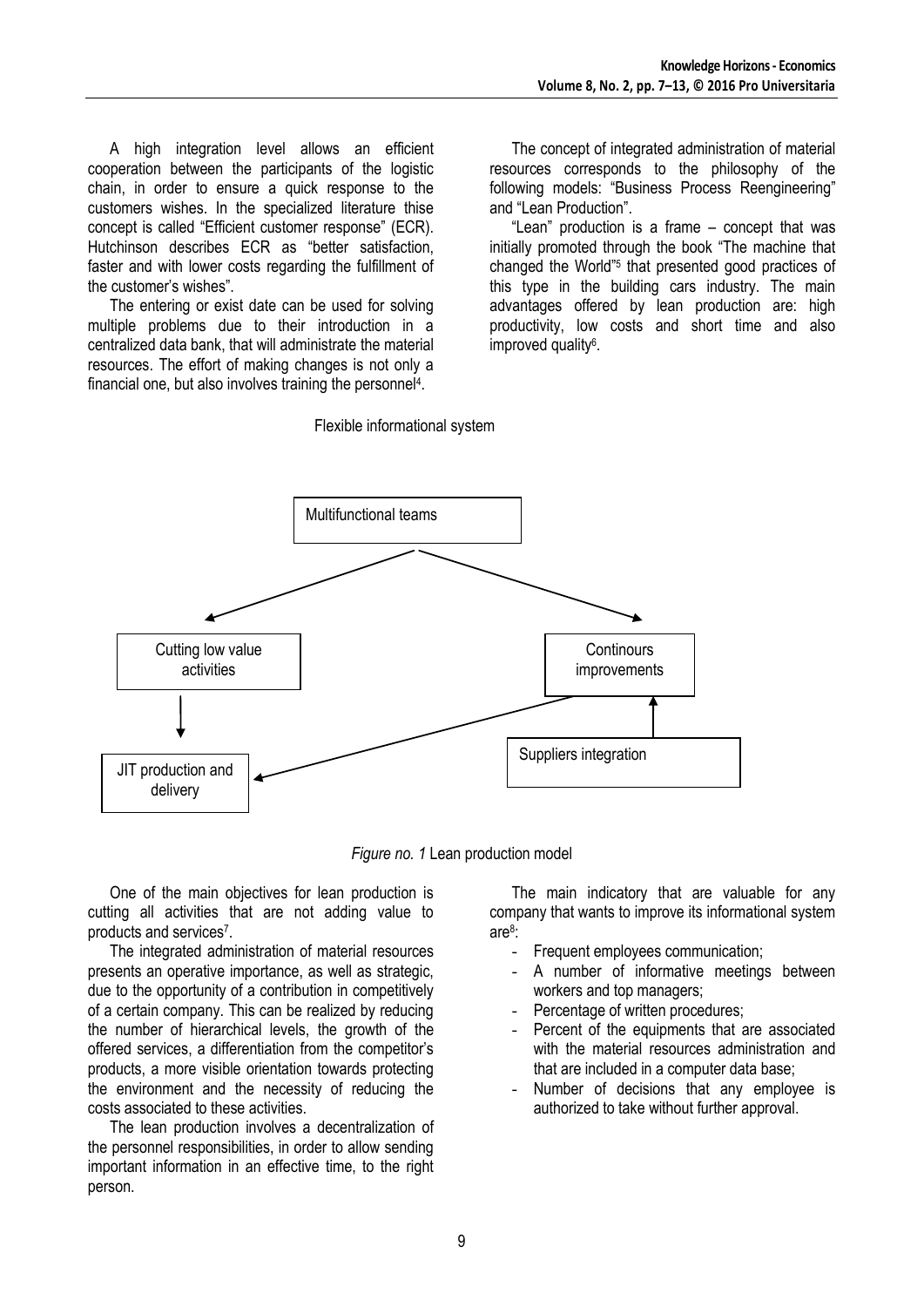#### **2.2. The financial impact of logistics**

Any economic activity is profit orientated. Logistics can contribute to increasing financial performance of the comapany.

The most relevant index for measuring a company`s business succes is gross profit (income - expenses). Many times statistics are based only on the turnover, that is not offering a real financial image.

Obtaining low logistics costs involves making transport activity efficient, reduction of storage expenses, but also increasing the worker`s loyalty so they become more efficient.

Inventory can be made upon stocks, but also involve the amount of money when the company is working with cash.

In many companies the cost of materials is a very important part of the final price (about 60%).

Numerous studies have determined that a bad management of material resources has negative implication on the value of the companies shares $9$ .

Managers have the task to find new techniques to administrate material resources in order to reduce cost, improve profitability and the return on investment (ROI).

ROI = (Profit/Sales) x Sales/ (Fixed assets + working capital)

| Medium materials cost | The field                                            |
|-----------------------|------------------------------------------------------|
| $\frac{1}{2}$         |                                                      |
| Over <sub>65</sub>    | Industry of cotton, sugar, wool, commercial vehicles |
| 60-65                 | Textile and bakery industry                          |
| 55-60                 | Non - ferrous metals industry                        |
| 50-55                 | Chemical, cement, electricity industries             |
| 45-50                 | Pharmaceutical industry                              |
| 40-45                 | Vinegar, newspapers, planes industry                 |

#### *Table no. 3:* The medium cost of materials<sup>10</sup>

The efficient administration of material resources can have significant contribution to cost reduction of company`s material resources. There are three major costs that need to be taken into consideration: the

effective material`s cost, order`s cost, stocks for materials resource`s cost and the lack of material resources cost.

| No.            | Factor                              | Reference<br>in thousands Euro | Increased turnover<br>10% | The material's cost<br>reduction with<br>10% |
|----------------|-------------------------------------|--------------------------------|---------------------------|----------------------------------------------|
|                | Turnovers                           | 100.000                        | 110.000                   | 100.000                                      |
| $\overline{2}$ | Material's resources costs material | 50.000                         | 55.000                    | 45.000                                       |
| 3              | Wages costs                         | 20.000                         | 22.000                    | 20.000                                       |
| $\overline{4}$ | Other costs                         | 20.000                         | 22.000                    | 20.000                                       |
| 5              | <b>Total costs</b>                  | 90.000                         | 99.000                    | 85.000                                       |
| 6              | Profit                              | 10.000                         | 11.000                    | 15.000                                       |
|                | Profit change                       |                                | $+10%$                    | $+50%$                                       |

*Table no. 4:* The effects of material`s cost reduction with 10%

Source: Wannenwetsch 2007<sup>11</sup>

According to this table, materials cost reduction with 10% determines a raise in profits of 50%.

*The effective material cost* is depends on the acquisition price and the quantity.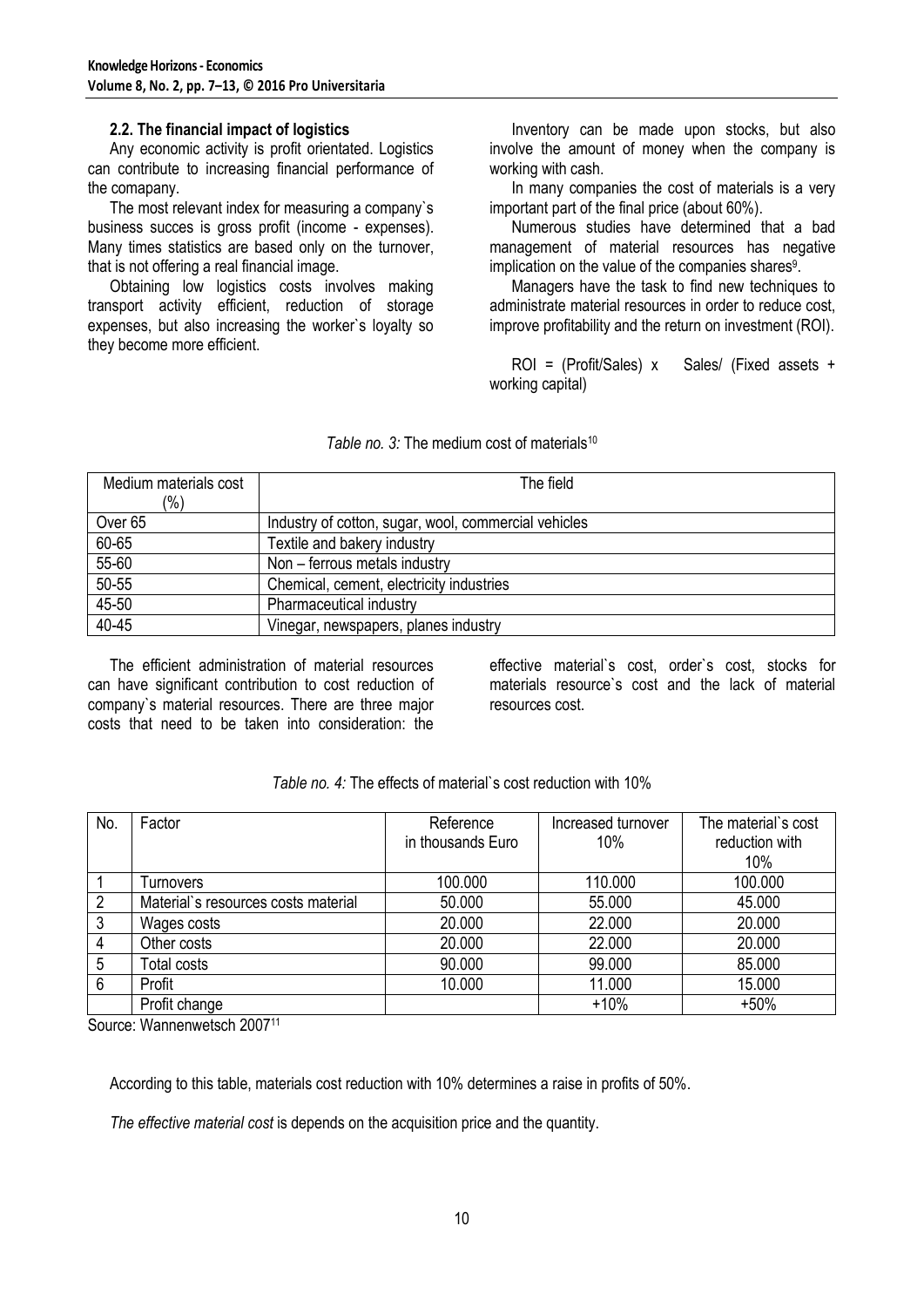## *Table no. 5:* Determining the acquisition price Catalog price + The minimum quantity to order / – Discounts of quantity - other reduction types (such as repeated purchase, special offer) and solvency = The targeted purchasing price - sconto = The net purchasing price + Transport cost, Insurance cost + The cost of packing **= The purchase price**

*The cost of orders* is measuring the costs associated to launched and processing orders. The size of the order`s cost depends on the frequency of orders and not on quantity.

This costs are strongly influenced by the company`s policy. The order`s costs can include the costs for calculation needs, stocks, quality control (only a part), market research about material resources, suppliers selection and other administrative costs (such as: phone, internet, checking bills, working paper and others).

*Stocks for materials resource`s cost* involves fixed and variable costs. To have fixed costs means that they do not depend on the stocked material resources (such as: maintain the spaces, heat, electricity, personnel, rent and others).

*The lack of material resources cost* appears in the shape of opportunity costs. That is the case for instance of not respecting the schedule terms for each activity.

Traditional models for administration of the material resources are very easy to use, because they are conceived as a manual process. They are based on a known demand, which it does not occur in real life.

The new tendencies in the materials resources administration are based on integrated management, meaning that they are taking into consideration the complexity of the activities involved in planning the necessary material, planning the stocks, controlling the stocks and others<sup>12</sup>. If these processes are separated, a lot of conflict situations can occur <sup>13</sup> .

The main advantages offered by an integrated materials resources administration are:

- A better accounting of the material resources, due to the fact that there is a single central organizatory entity responsible for this action;

- A better coordination of the use of material resources, due to responsible and trained personnel that is using efficiently the materials;

- raising performance, due to the reduced time between placing an order and receiving the materials;

- A better adjustment to the electronic systems for materials administration, due to the existence of a central unity responsible to collecting data regarding materials;

- Better opportunities for collaboration and development, due to the shared work inside the integration.

#### **2.3. The phenomenon of globalization**

In the recent period, the number of large companies with international activity is continuously increasing. They need to adjust the logistics system to the requirements of covering significant geografical areas.

The brand may be a global one, also the production, the inventory sistem can be centralized, but the necesity of delivering products in specific regions is a local one.

Usualy, the companies are using specialized distributors for each market and for every product.

To be dependent on a large number of distributors, presume using a large time period for a product to reach the final consumer, suplimentary costs, difficult management, using combined ways of transport, difficulty in estimating the period of tranzit and others.

There is a big logistics challenge in reducing the costs and deliver in time the necessary goods.

The following management styles are used:

1) *Direct product profitability DDP*:

There are calculated costs for each type of product. It is not used an estimated cost for a group of products. Also, all costs are carefully observed and compared to a refference standard cost for each logistic element, in order to prevent possible problemens and solve them.

This system is important also in developing marketing strategies.

2) *Materials requirement planning MRP*:

This is a computer inventory system, that offers accurate information about the materials necessary of the company. It offers support for storage and transport activities.

3) *Just in time JIT*

It reffers to the useless costs, that can determine that the final price will rise. The goods production has to respect clients wishes, their quality to be apropriate, to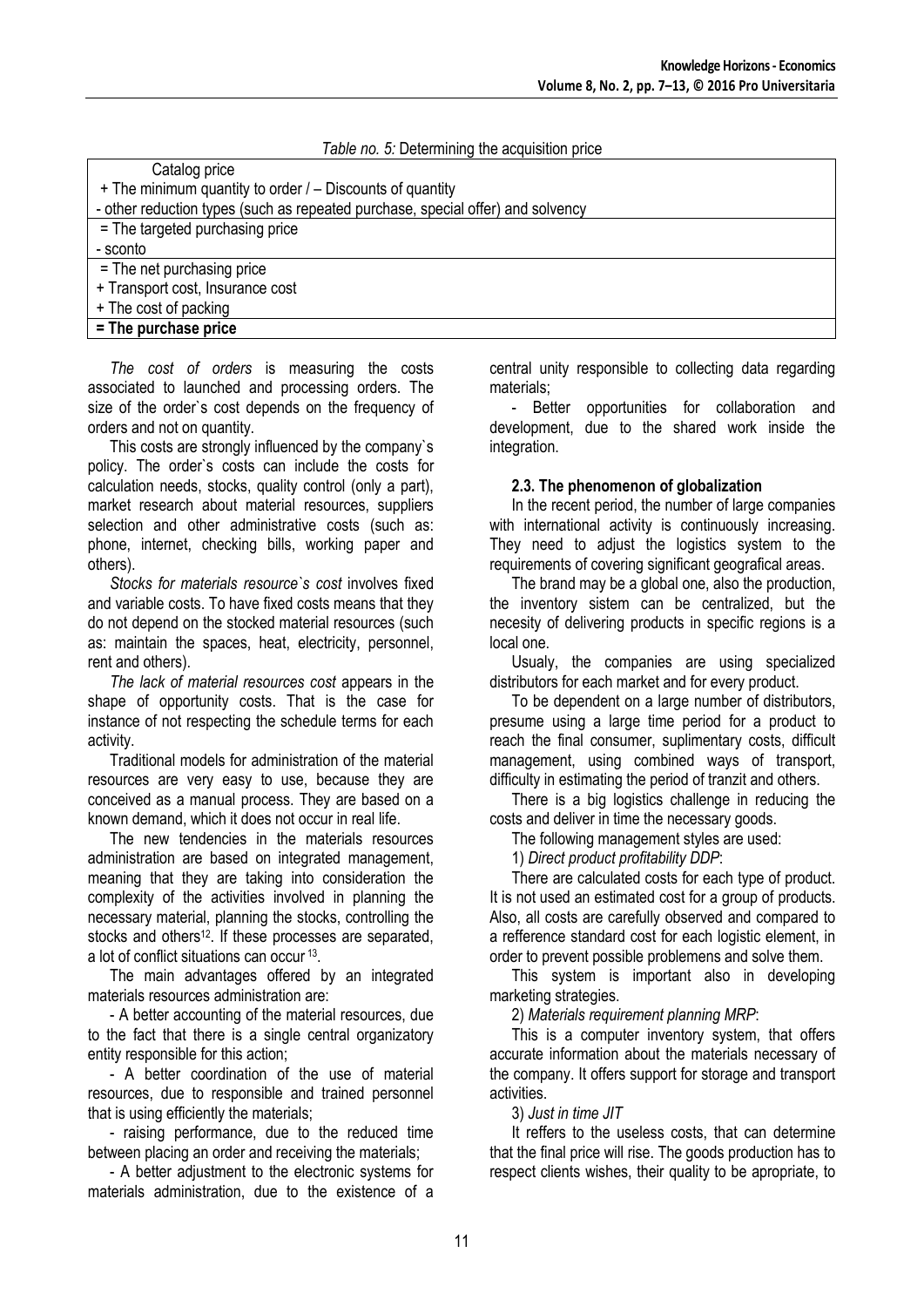eliminate wastes (in production, inventory, placement, storage and others).

We have to analyze carefuly each situation, because, for instance making lots of small dimension transports to a retailer, in order to avoid accumulation of stocks, can determine waste of time and high transport costs.

#### **2.4. The competitive advantage due to logistics**

The general attitude towards logistics has changes in the recent time. This was perceved negatively, as beeing the main cause of important costs, but developing an efficinet system can reduce costs and have a positive impact on the final price of the products.

Logistics is an addition of specific activities, such as:

1) *Key activities*

a) *standards of the customer service department:* - identification of customers needs and those

reflection in customer service activity;

- the determination of the satisfaction level for the clients regarding the granted services.

#### b) *transport:*

- selecting the way of transport;
- enssuring merchandise protection;
- the transporter`s route;
- the vehicle`s shedule;
- choosing the right equipment;
- fulfiling the documentation;
- pallets administration;
- cashing adminstration;
- payments administration;
- general audit.

c) *managing stocks*:

- the raw materials, parts and final products storage policy;

al products;

- the storage points identification;

- establishing the number and dimensions fo the storage points;

- using strategies such as push and pull.

d) *informational flows and processing orders:*

- orders accounts and conducting sales;

- methods of information processing;

- estabilishing methodologies regarding orders processing.

- 2) *Support activities*:
- a) *storage*
- establishing storage space;
- establishig the stocks size;
- configuring the storage space;
- stocks accounting.
- b) *processing materials*
- selecting equipments;
- replacement equipments polices;
- loading/downloading;
- the merchandize`s display in the warehous.
- c) *acquisition*
- choosing suppliers;
- establishing a shedule for raw materials supply;
- estabilshing the quantity of the necessary raw materials.

d) *protective packing for*:

- moving products;
- storage;
- protection against damages or lost.

e) *cooperation production – transport – operation* for:

- specific quatity units;
- deadline for production;
- the shedule for raw materials supply;
- coordination of components delivery.

f) *information* about:

- colecting, storage, moving goods;
- data analysis;
- conducting control proceedures.

Although packing goods is not considered to be a key activity, but a support one, one does not has to underestimate its value. Each logistic activity is vital for obtaining a general succes.

Packing can be:

a) *primary –* what the customer see when the purchase the product and has mostly esthetic purpose;

b) *secondary –* the goods are grouped into a unit, usually a thin cardbord box or a transparent sheet;

c) *tertiary –* includes all activities in order for the product to safely reach the consumer

The objectives of packing reffer to:

1) protecting transit goods against the mechanical deterioration, such as: breacking, crushing, bending (around 43% of the complains causes);

2) protecting goods against water damage: rain, floods, see water (around 15% of the complain causes);

3) protecting goods agains thefts (21% from total complains).

4) other causes: fire, delays, accidents and other.

An example for the packing importance is the Chinese market, that represented a challenge for the american computer producing companies. IBM was confrunted with accusations that is selling used equipments, due to the fact that computers were packed in two layers of plastic and then in a cardbord box, which was not enough against the dust from major